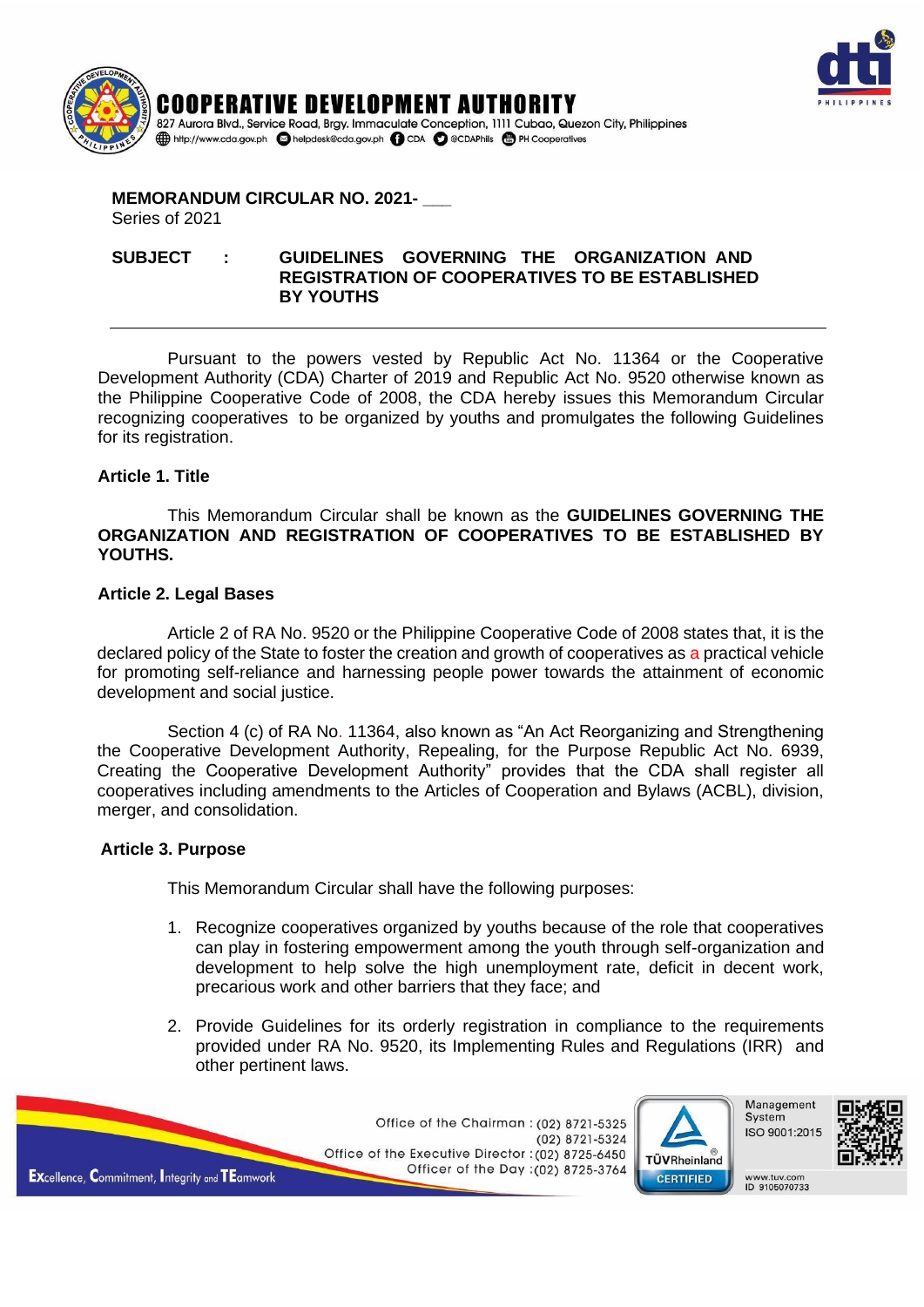#### **Article 4. Coverage**

This Memorandum Circular formalizes the recognition of youth cooperatives and provides the Guidelines for its orderly registration in compliance to the requirements provided under RA No. 9520, its Implementing Rules and Regulations (IRR) and other pertinent laws.

### **Article 5. Definition of Terms**

As used in these Guidelines, the following terms shall mean:

- a.) Area of Operation  $-1$ . Refers to the area where the cooperative operates and where its members come from as provided for in their ACBL.
- b.) Associate Member refers to a member of a cooperative who opts to continue to be a member upon reaching the age of 36. He/she has no right to vote nor be voted upon but is entitled only to limited rights, privileges and membership duration as provided in the Bylaws of the cooperative, the Philippines Cooperative Code of 2008, and its Implementing Rules and Regulations.
- c.) Authority refers to the Cooperative Development Authority
- d.) Authorized Share Capital refers to the capitalization of the cooperative as provided in the Articles of Cooperation and as approved by the Authority.
- e.) Bond of Membership Refers to the conditions where members group themselves to attain their common goals and objectives which may either be residential, occupational, associational and institutional. <sup>2</sup>
- f.) Cooperative<sup>3</sup>. It refers to an autonomous and duly registered association of persons, with a common bond of interest, who have voluntarily joined together to achieve their social, economic, and cultural needs and aspirations by making equitable contributions to the capital required, patronizing their products and services and accepting a fair share of the risks and benefits of the undertaking in accordance with universally accepted cooperative principles.

<sup>3</sup> Article 3, RA 9520 or the Philippine Cooperative Code of 2008

<sup>&</sup>lt;sup>1</sup> Section 2 (3) Revised Implementing Rules and Regulations Implementing Certain and Special Provisions of the Philippine Cooperative Code of 2008

<sup>&</sup>lt;sup>2</sup> Section 2 (7) Revised Implementing Rules and Regulations Implementing Certain and Special Provisions of the Philippine Cooperative Code of 2008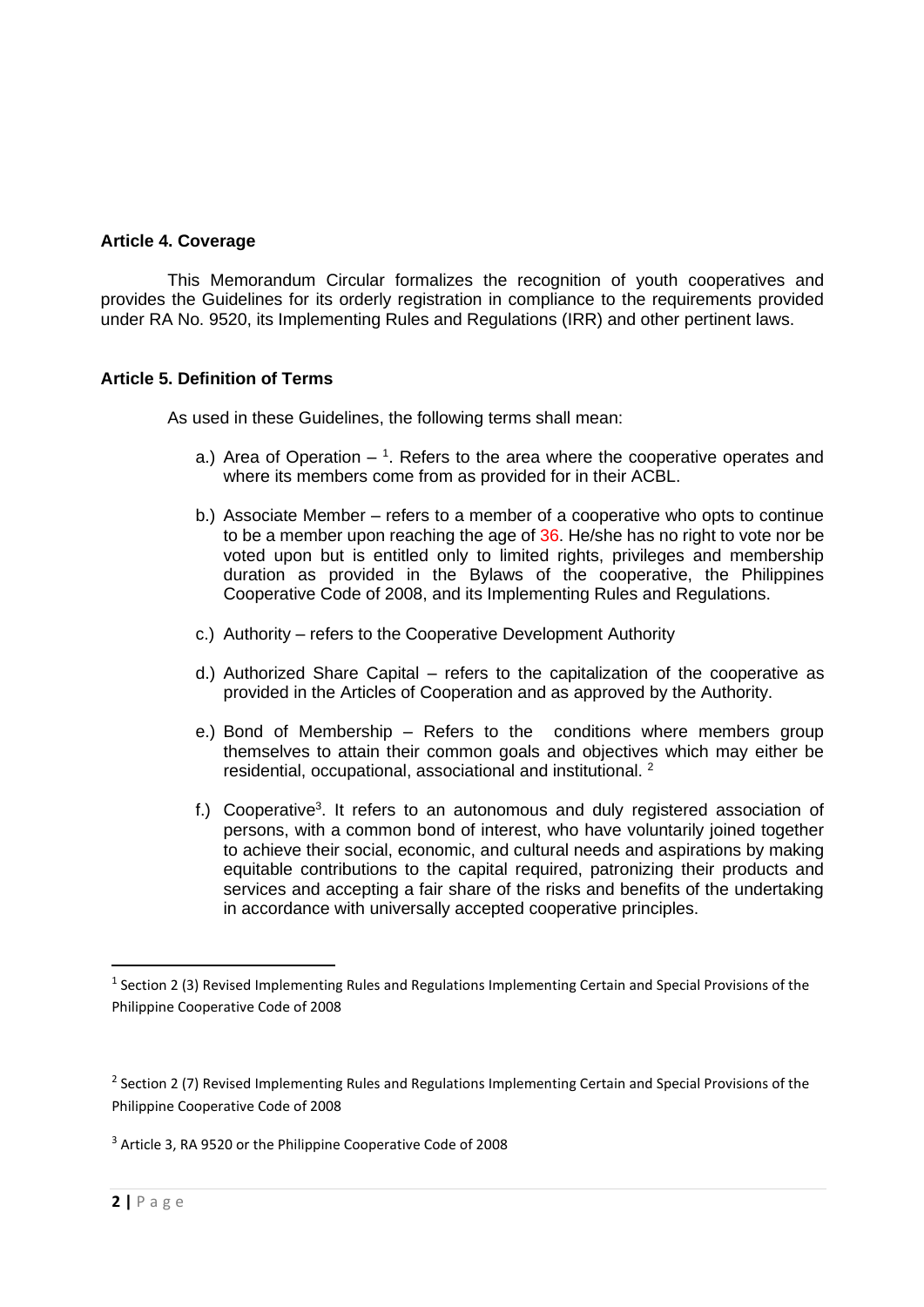- g.) Economic Survey it refers to a general statement describing, among others, the structure and purposes of the proposed cooperative.<sup>4</sup>
- h.) Registration refers to the operative act of the Authority in granting juridical personality to a proposed cooperative and is evidenced by a Certificate of Registration.
- i.) Regular Member refers to one who has complied with all the membership requirements and is entitled to all the rights and privileges of membership.
- j.) Share Refers to a unit of capital, the par value of which may be fixed at any figure not less than One Hundred Pesos (Php100.00) but not more than One Thousand Pesos (Php 1,000.00) which is divisible by One Peso (Php1.00) and may be divided into common or preferred share capital.<sup>5</sup>
- k.) Share Capital  $-$ <sup>6</sup> It is the money paid or required to be paid by the members provided in the By-Laws of the cooperative for the conduct of the operation of the cooperative.
- l.) Youth refers to those persons whose ages range between eighteen (18) to thirty (35) years old<sup>7</sup>.
- m.) Youth Cooperative refers to cooperatives established by youths.

### **Article 6. General Requirements**

- 1. **Membership**. Fifteen (15) or more natural persons who are Filipino citizens, ages eighteen (18) to thirty five (35) having a common bond of interest and are residing or working in the intended area of operations are required for registration. Any member, upon reaching the age of thirty six (36) will become an associate member. Associate members of a Youth cooperative may form themselves as a Board of Elders of the cooperative to provide guidance and advice to the Youth Cooperative.
- 2. **Capitalization**. The Youth Cooperative shall be organized with a share capital provided in its Articles of Cooperation. At least twenty-five percent (25%) of the authorized share capital shall be subscribed by the members and at least twenty-five percent (25%) of the subscribed share capital shall be paid by the members prior to registration. Provided, that in no case shall the paid-up share capital be less than Fifteen Thousand Pesos (P15,000.00).

<sup>4</sup> Article 11, RA 9520

<sup>5</sup> Article 4 (g) CDA MC No. 2020-24, Series of 2020

 $6$  Article IV (g) CDA MC 2020-24, Series of 2020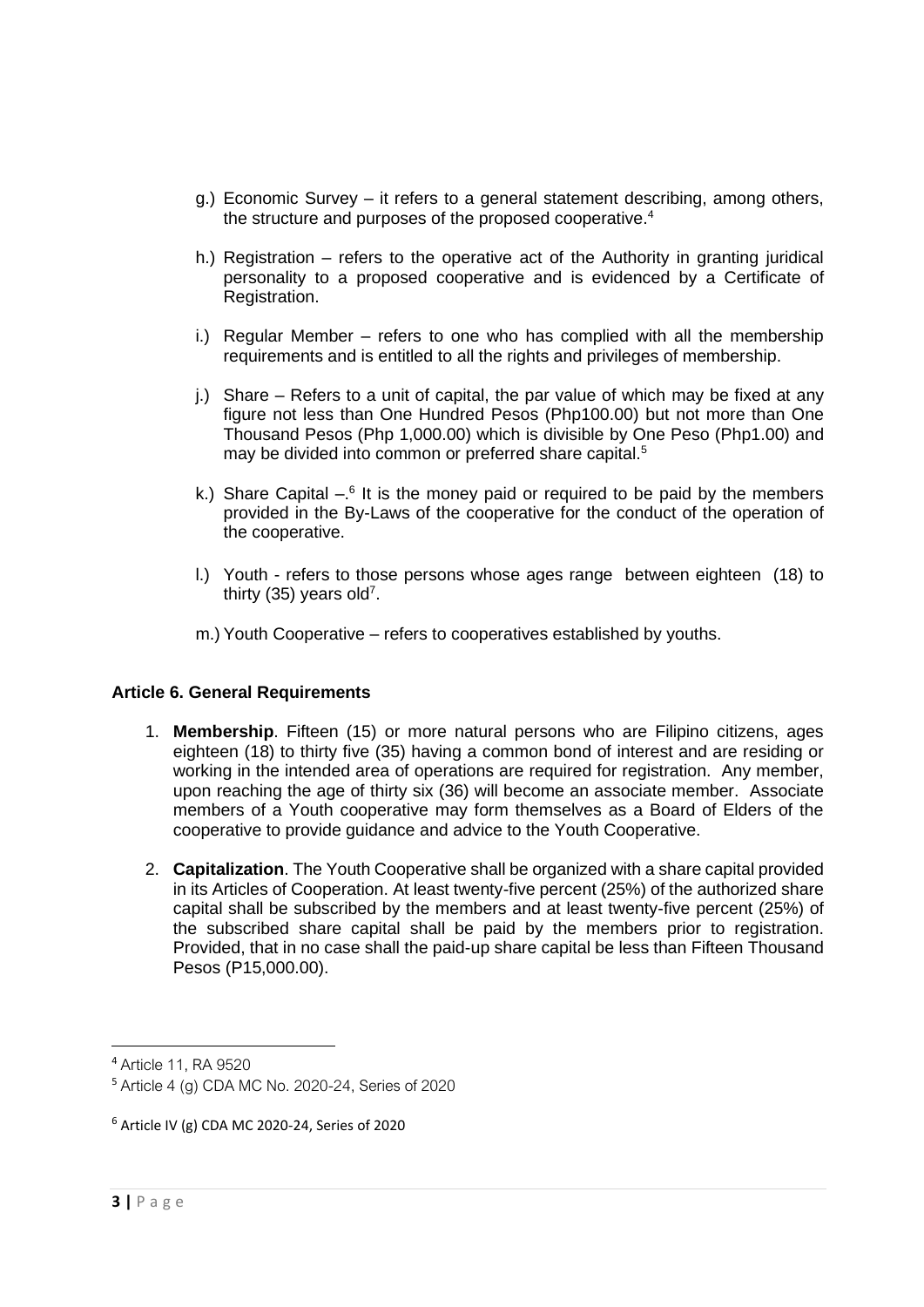**Article 7. Submission of Documentary Requirements.** The original of the following documents shall be submitted to the Authority in the number of copies stated as follows:

- 7.1 Economic Survey <sup>8</sup>(3 copies);
- 7.2 Articles of Cooperation which shall be signed by all the cooperators on each and every page (3 copies);
- 7.3 Bylaws which shall be signed by at least a majority of all the members on the adoption page (3 copies);
- 7.4 Treasurer's Affidavit (3 copies);
- 7.5 Surety Bond of Accountable Officers (1 original copy and 2 certified photocopies);
- 7.6 Certificate of Pre-Registration Seminar (PRS) (1 original copy and 2 certified photocopies);

The approved system-generated registration documents shall be printed by the applicant in 8.5 x 13 inches size white bond paper and forwards the same to the concerned Regional Office

#### **Article 8. Type of Cooperative**

8.1 The type of a youth cooperative shall depend on its business undertaking.

#### **Article 9. Area of Operation**

9.1 The area of operation of the cooperative shall either be National, Inter-Regional, Regional, Provincial and City/Municipal.

9.2. However, the cooperative can only expand its area of operation to nationwide after two (2) years of operation with proof of increasing net income.

#### **Article 10. Bond of Membership**

- 10.1 There are four (4) categories of bond of membership, namely:
	- Residential members ages eighteen (18) to thirty five (35) working and/or actually and physically residing in the same place.
	- Institutional members ages eighteen (18) to thirty five (35) consisting of employees, workers and/or officers of a particular institution.
	- Associational members ages eighteen (18) to thirty five (35) who come from a registered and/or recognized association, group, club, fraternity, religious group,

<sup>8</sup> Article 11 RA 9520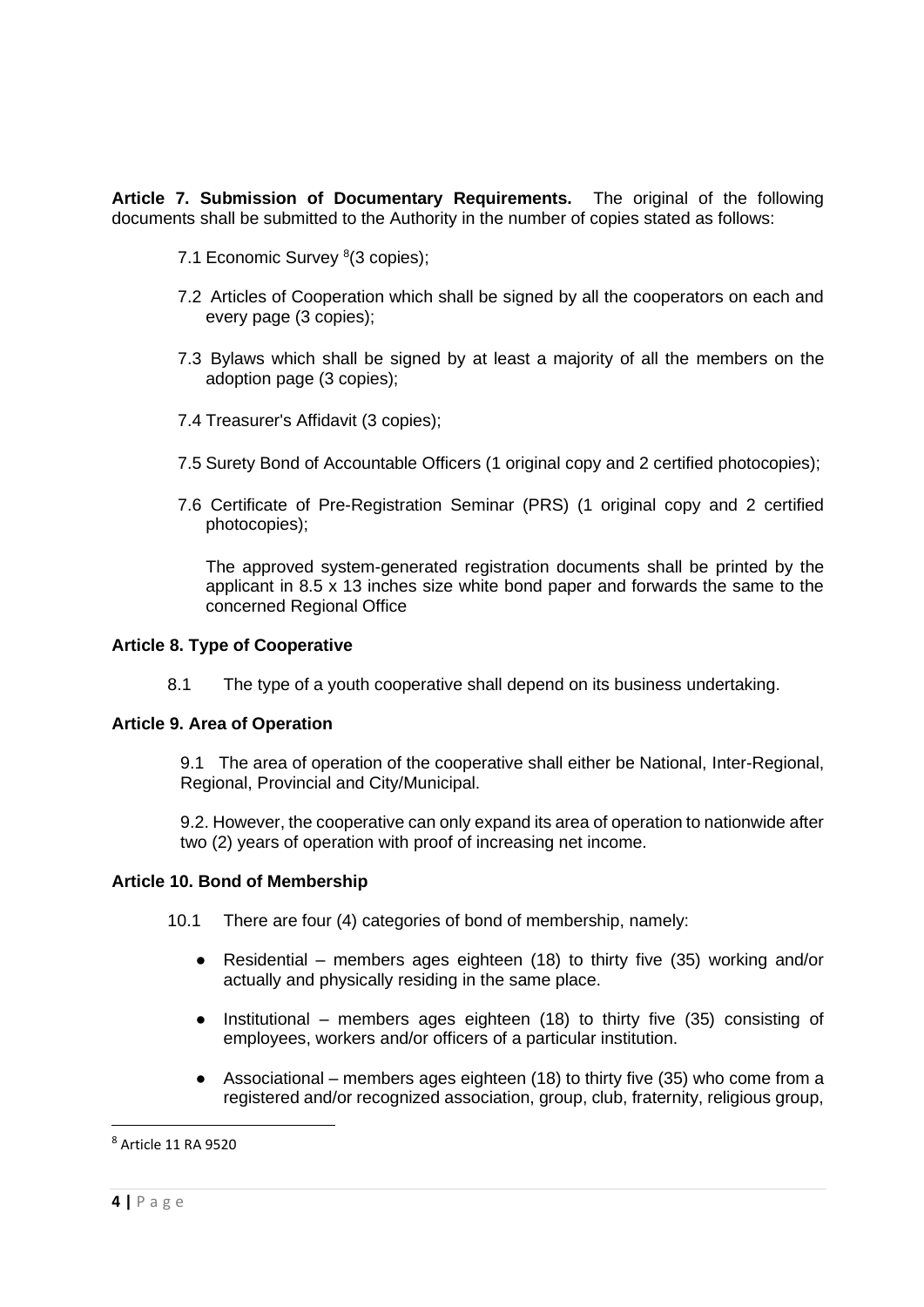cultural and other similar aggrupation. Recognized association refers to a legitimate aggrupation of persons which is validated to be publicly known in a particular community and is able to present a certification from an applicable government entity or substantial proof of visible activity in the community; and

- Occupational members ages eighteen (18) to thirty five (35) who come from the same or allied profession or actual occupation.
- 10.2 The cooperative can adopt only one common bond of membership.

#### **Article 11. Name of Cooperative**

11.1 The name of the youth cooperative shall include the word "youth" before the type of cooperative e.g.

Young at Heart Youth Marketing Cooperative or

Masigasig Youth Consumers Cooperative

11.2 No cooperative shall be allowed to use a name that is identical or deceptively or confusingly similar to that of any existing cooperative, contrary to public policy, moral and existing laws.

11.3 The use of the words development, integrated, incorporated, corporation, company, incorporation, partnership, or other similar connotations, or the use of federation, union, Philippines and Pilipinas in the name of a proposed primary cooperative is likewise prohibited except if it is a part of the registered name of the association or institution where the members of the proposed cooperative come from.

11.4 The name of a cooperative shall not be written in all capital letters except if it is an acronym or a name of a registered corporation, partnership, association, or foundation. The use of special characters in the proposed cooperative name is not allowed and the number of characters should not exceed 100 including the acronym, if using one.

### **Article 12. Common and Preferred Shares**

12.1 The share capital of a cooperative may consist of common share capital and/or preferred share capital if the latter is provided under the cooperative's Articles of Cooperation. Should the cooperative decide to have common and preferred shares, statements to that effect should appear in the Articles of Cooperation specifying the amount of shares to be offered as common shares and/or preferred shares. However, it is recommended that only the common shares be offered.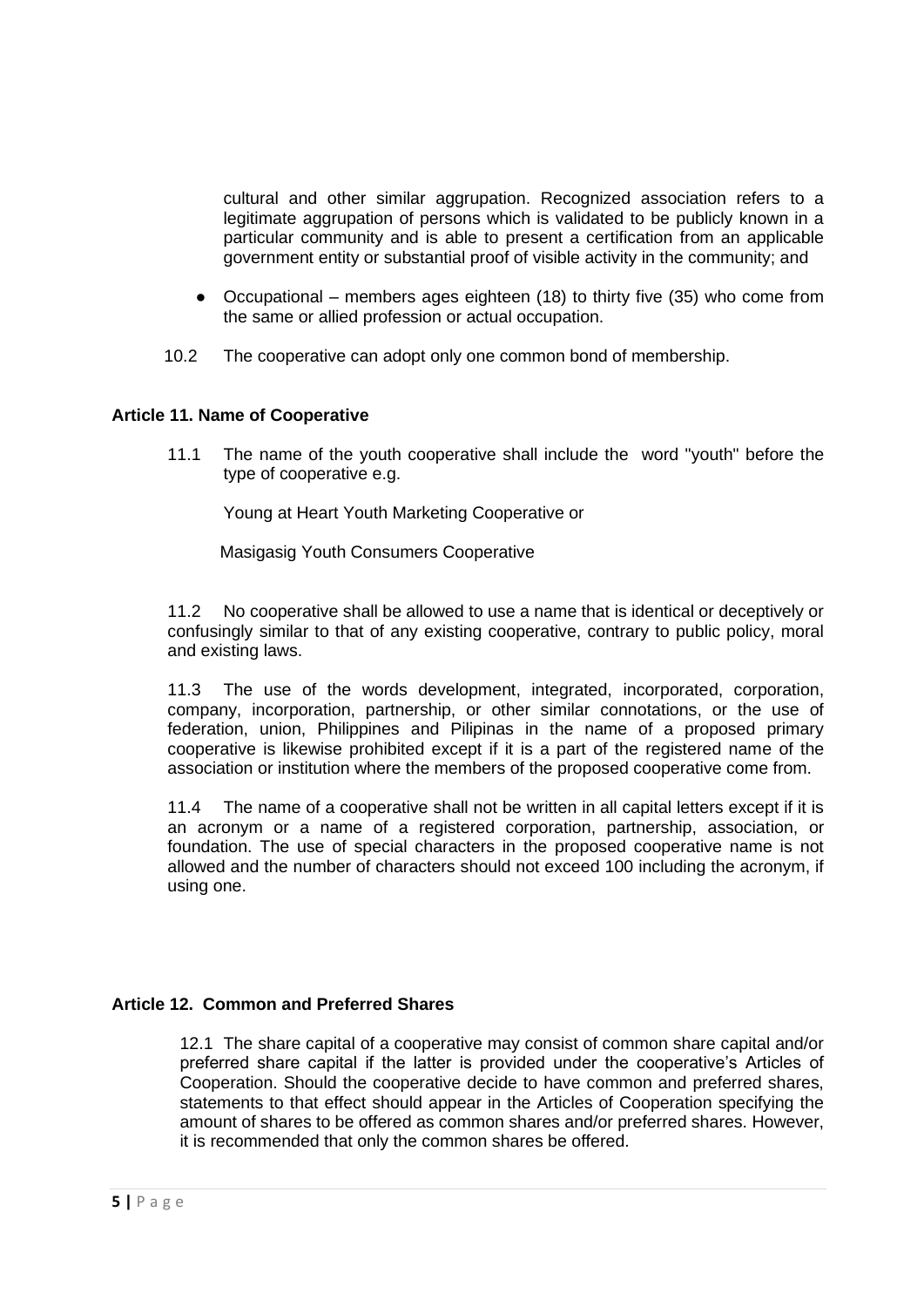12.2 Should preferred share capital be offered, the rights and privileges of holders of preferred shares shall be provided in the By-laws of the cooperative.

12.3 The preferred share capital shall not exceed twenty-five percent (25%) or onefourth (1/4) of the total authorized share capital of the cooperative.

12.4 The paid-up and subscription of the common share capital contribution should strictly adhere to the twenty-five percent (25%) requirement based on the authorized share capital.

12.5 No member shall own more than ten percent (10%) of the subscribed share capital of the cooperative.

# **Article 13**. **Prohibition of Dual Membership**

 A prospective cooperative may include in its ACBL a provision prohibiting members of existing cooperatives of the same type within the same area of operation to become a member of the proposed cooperative unless they resign from the former.

### **Article 14. Bonding Requirements of Accountable Officers/Employees of the Cooperative**

In order to meet any contingency that may arise in the operation of a cooperative, accountable officers/employees of a cooperatives shall submit a surety bond for the faithful performance of their functions in accordance with Articles 14(5) and (56) of RA 9520, as follows:

- a. Chairperson
- b. Treasurer and Cashier;
- c. Manager;
- d. Warehouseman;
- e. Loan/deposit Collectors;
- f. Signatories of checks and other financial instruments; and
- g. Such other persons as may be authorized by the cooperative to act as a custodian of funds merchandise, inventories, securities and other assets of the cooperative.

 The Board of Directors shall determine the adequacy of such bonds. For this purpose, the Board of Directors shall be guided based on the initial net worth of the cooperative which shall include the paid-up capital, the membership fees and the other assets of the cooperative at the time of registration.

# **Article 15. Jurisdiction**

All applications for registration of youth cooperatives shall be filed with the CDA Regional Office (RO) having jurisdiction over the principal office of the proposed cooperative.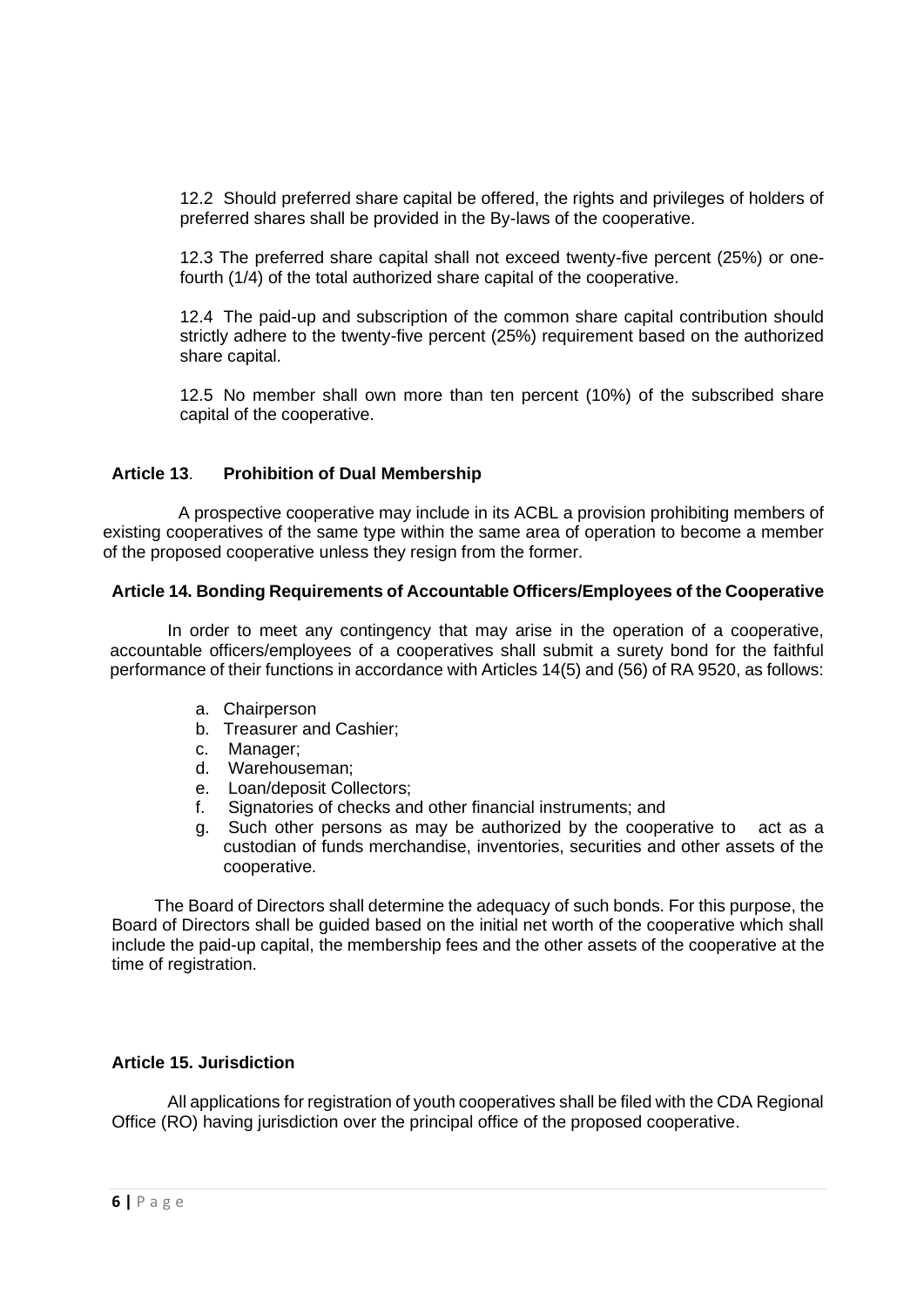# **Article 16. Period to Approve an Application for Registration and Appeal**

- 16.1 An application for registration shall be finally disposed of by the Authority within a period of sixty (60) days from the filing of complete documentary requirements. Otherwise, the application is deemed approved unless the cause of the delay is attributable to the applicant.
- 16.2 In the case of a denial by the Regional Office, an appeal of such denial may be filed with the CDA Head Office within ten (10) working days from receipt of the Notice of Denial.
- 16.3 In the case of a denial by the Authority, an appeal of such denial may be sent to the Office of the President within ninety (90) days from receipt of the Notice of Denial.
- 16.4 The failure of the Office of the President to act on the appeal within ninety (90) days from the filing thereof shall mean the approval of said application.

# **Article 17. Validation Requirement**

- 17.1 Prior to registering the cooperative, the concerned Regional Office shall conduct a validation to ensure that the requirements for application for registration of youth cooperatives are complied with and in order.
- 17.2 The conduct of validation is governed by the provisions of MC No. 2020-11, Series of 2020<sup>9</sup> or any other succeeding issuance of the Authority modifying or repealing the said MC.

### **Article 18. Separability Clause**

 If any provision of this Memorandum Circular is declared null and void or unconstitutional, the other provisions not affected thereby shall continue to be in force and effect.

### **Article 19. Repeal**

All previous Circulars and/or Guidelines issued by the Authority which are inconsistent with this are repealed or modified accordingly.

### **Article 20. Effectivity**

<sup>&</sup>lt;sup>9</sup> Guidelines Supplementing CDA Memorandum Circular 2015-01 on the Conduct of Validation of Applications for Registration of Cooperatives, Amendments to the ACBL and Establishment of Branches and Satellite Offices of Cooperatives